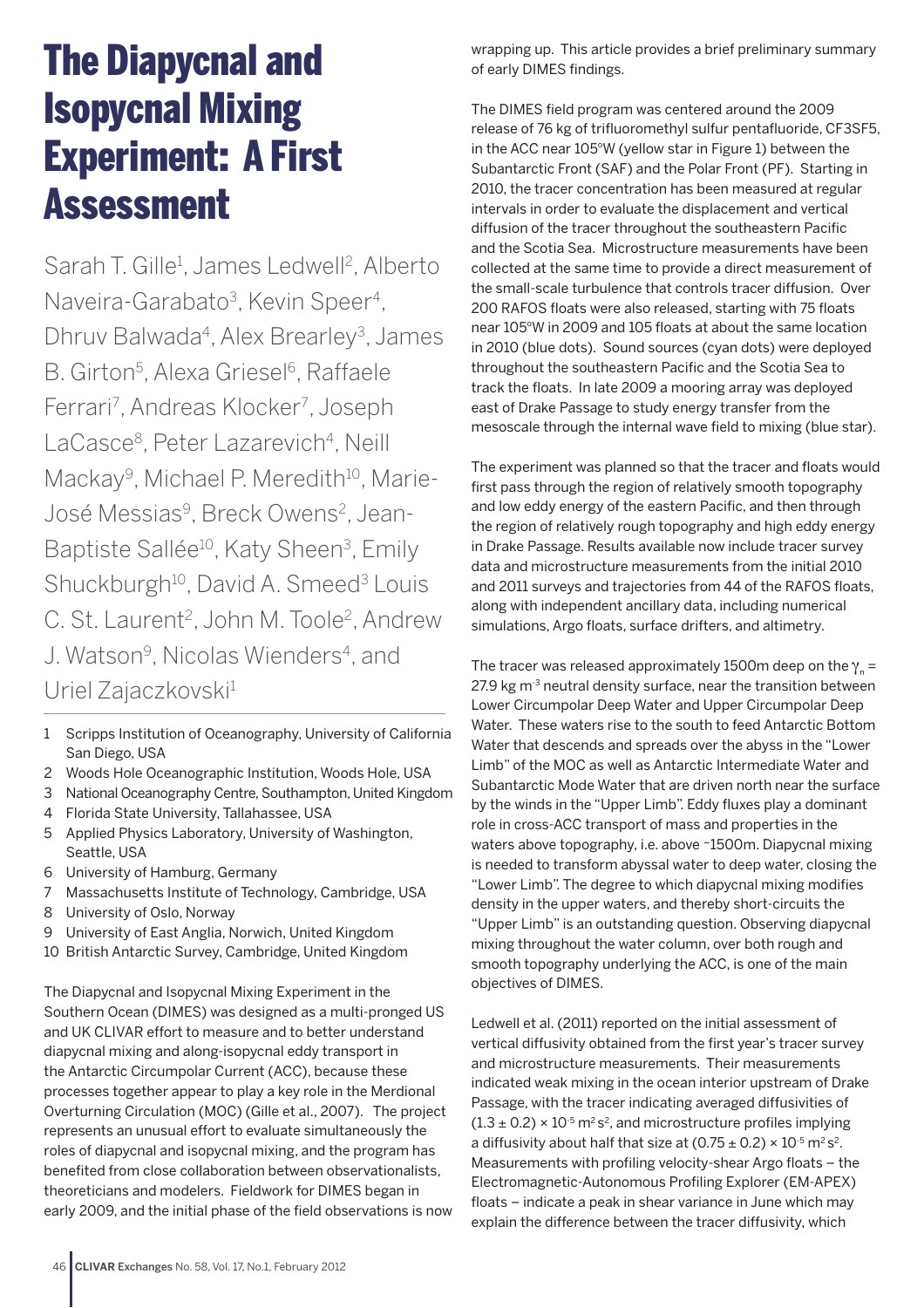integrates over a year of mixing, and diffusivities  $K_{\rho}$  estimated from energy dissipation rates, which were measured in February/March 2010. From these results Ledwell et al. (2011) inferred that despite strong wind conditions that are common in the Southern Ocean, wind does not generate elevated internal wave activity to drive extra turbulent mixing in the mid-depth ocean. Levels of diapycnal mixing in the Southern Ocean, in the absence of strong bathymetry, appear to be similar to background levels in other areas of the ocean.

More detailed tracer surveys of the topographically rough Drake Passage region in 2011 indicate that the diapycnal spreading of the tracer was much greater to the east of Drake Passage than to the west (St. Laurent et al., 2012). Figure 2 shows mean vertical profiles of the tracer along two different meridional lines. S3 is located to the west of Drake Passage around 78°W, and SR1 is to the east of Drake Passage between 55°W and 60°W. The difference in the width gives a diapycnal diffusivity for the tracer of  $\sim$  6 x 10<sup>-4</sup> m<sup>2</sup> s<sup>-1</sup>, based on a preliminary estimate of the mean velocity of the tracer between the sections. With account taken of the weaker stratification in the east than in the west, the diffusivity is around 30 times larger in Drake Passage than in the eastern Pacific.

Microstructure measurements are consistent with the tracer findings and provide evidence of the vertical variations in diapycnal diffusivity. In Drake Passage, measurements were collected in early 2010 along the rough topography of Phoenix Ridge (approximately 65°W). At the tracer level, on the  $\gamma_n = 27.9$  kg m<sup>-3</sup> neutral density surface the mean diffusivity  $K<sub>o</sub>$  was found to be more than an order of magnitude greater than that found from dissipation rates in the eastern Pacific. Microstructure measurements have typically shown diffusivities of order  $10^{-3}$  m<sup>2</sup> s<sup>-1</sup> within 1000 m of the bottom. To the west of Phoenix Ridge, microstructure stations occupied in December 2010 over smoother topography indicated an intermediate diffusivity, with a mean value of  $K<sub>o</sub>$  at the surface  $y = 27.9$  kg m<sup>-3</sup> about 3 times greater than in the eastern Pacific (St. Laurent et al., 2012).

The preliminary float data (Figure 3) indicate that the large scale Lagrangian flow on the  $\gamma_n = 27.9$  kg m<sup>-3</sup> surface closely mirrors geostrophic contours implied by satellite altimetry measurements (not shown). Similarly, Argo temperature and salinity profiles also indicate that subsurface anomalies correlate well with eddy variability at the surface from altimetry. Argo-based TS correlations are strongest at middepth, since the upper ocean temperature structure is strongly influenced by transient air-sea exchanges. These findings suggest that eddy variability measured by altimetry can serve as a proxy for subsurface eddy variability, thus providing a means to enhance the analysis of the float observations. Independent observations are also critical for identifying the background mean state, in order to evaluate the dispersion.

At the same time, assessments of artificial "floats" deployed in numerical models have indicated that traditional particle dispersion methods used to infer Lagrangian diffusivities agree with Eulerian diffusivities. Isopycnal diffusivities derived from numerical model output typically range between 200 and 1500

 $m<sup>2</sup> s<sup>-1</sup>$ . However, statistics based on Lagrangian methods are slow to converge, requiring many hundreds or thousands of particles to reduce error bars (Griesel et al., 2009; Klocker et al., 2012a; Sallée et al., 2012), and they can be biased. This has introduced a new challenge to identify the most robust measures of diffusivities. Both Lyapunov-exponent based methods and Nakamura (1996) diffusivities are being explored using model output and the new observations.

Theory predicts low diffusivities near the surface and high diffusivities at a subsurface critical depth below the core of the ACC, where the eastward ACC velocity approximately balances the westward Rossby wave phase speed. This works well for an equivalent barotropic system, with sufficient information (Klocker et al., 2012b). However, results may prove more difficult to interpret in systems with realistic bathymetry and additional forcing mechanisms (Griesel et al., 2009; Sallée et al., 2012). The DIMES float program, in combination with a variety of ocean models, will provide data to help assess these processes.

In summary, the first DIMES data to emerge indicate low diapycnal diffusivities in the eastern Pacific and elevated diapycnal diffusivities in Drake Passage. Efforts to understand the mechanisms driving the diapycnal mixing, to extrapolate the results to the whole ACC, and to assess implications for the overturning circulation are underway. Float data are providing constraints on along-isopycnal diffusivities in the region; formal uncertainties are expected to be large, given the slow convergence of dispersion statistics. Thus, satellite remote sensing and model output, together with other ancillary data will be critical for evaluating the strength and impact of alongisopycnal diffusion.

The DIMES program continues. Additional DIMES floats are now arriving at the surface, and these will allow a more complete effort to analyze dispersion on isopycnal surfaces. The in situ measurement program for tracer and microstructure will continue into 2014 with additional ship time scheduled primarily aboard the British Antarctic Survey research vessel RRS James Clark Ross, in order to track the tracer all the way through the topographically-complex Scotia Sea and into the Atlantic Ocean. Further information about DIMES is available from http://dimes.ucsd.edu.

## **Acknowledgements**

DIMES is supported by the National Science Foundation in the U.S. (with some analysis funds from the National Aeronautics and Space Administration Physical Oceanography Program), and by the Natural Environment Research Council and the British Antarctic Survey in the United Kingdom.

## **References**

Gille, S. T., K. Speer, J. R. Ledwell, and A. C. Naveira Garabato, 2007. Mixing and Stirring in the Southern Ocean, EOS, 88(39), 25 September 2007, pp. 382-383.

Griesel, A., S. T. Gille, J. Sprintall, J. L. McClean, J. H. LaCasce, and M. E. Maltrud , 2009. Isopycnal diffusivities in the Antarctic Circumpolar Current inferred from Lagrangian floats in an eddying model, J. Geophys. Res., 115, C06006, doi:10.1029/2009JC005821.